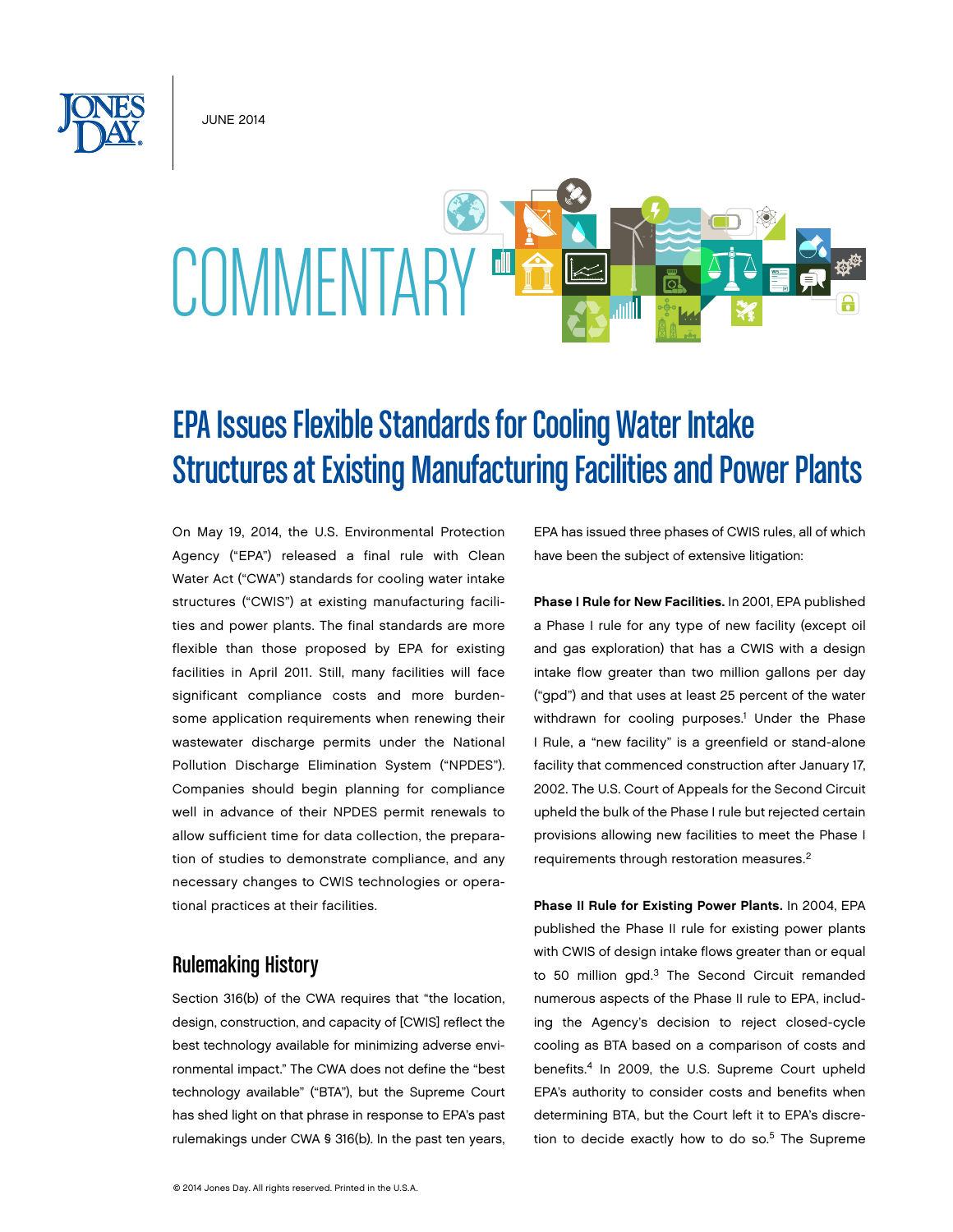Court remanded the Phase II rule to the Second Circuit, and EPA subsequently asked the Second Circuit to return the rule to EPA for further review.

Phase III Rule for New Oil & Gas Facilities. In 2006, EPA published the Phase III rule with requirements for CWIS at certain offshore oil and gas extraction facilities that commenced construction after July 17, 2006.<sup>6</sup> In July 2010, the U.S. Court of Appeals for the Fifth Circuit upheld the Phase III rule as it relates to new oil and gas extraction facilities.<sup>7</sup> However, the Fifth Circuit granted EPA's request to remand portions of the Phase III rule that addressed electric generators and that established requirements for existing manufacturing facilities on a case-by-case basis using best professional judgment.

On April 20, 2011, EPA issued a proposed rule in response to (i) the Second Circuit's rejection of the restoration provisions in the Phase I rule; (ii) the remand of EPA's Phase II rule; and (iii) the remand of the existing facility portion of the Phase III rule. $8$  EPA proposed to delete the restoration provisions from the Phase I rule, and in place of the remanded Phase II and III rules, EPA proposed to address existing power plants and existing manufacturing facilities in one rulemaking. The May 19, 2014 final rule covers these same elements but allows more flexible compliance options than did the proposed rule, especially with respect to impingement mortality.<sup>9</sup> The final rule also calls for NPDES permitting authorities to determine entrainment control requirements on a site-specific basis.<sup>10</sup> New CWIS units at existing facilities must comply with more stringent compliance alternatives.

#### Covered Facilities

The final rule applies to all existing NPDES-permitted facilities that use water from a CWIS with a design intake flow of at least two million gpd from "waters of the United States" and that use 25 percent or more of the water withdrawn exclusively for cooling purposes. "Existing facility" means a facility that commenced construction on or before January 17, 2006 (the Phase I rule trigger date), in the case of a power plant or manufacturing facility, or on or before July 17, 2006 (the Phase III rule trigger date), in the case of an offshore oil and gas extraction facility. There are also requirements for new standalone CWIS units that are added to existing facilities after the effective date of the final rule.

## Impingement Mortality at Existing Units

In the final rule, EPA establishes the BTA standard for impingement mortality based on modified traveling screens with fish return and handling systems. EPA includes a numeric performance standard as one compliance alternative, but also offers six other compliance alternatives that are equivalent or better in performance than the determined BTA. This differs significantly from the 2011 proposed rule, which would have uniformly subjected facilities to a numeric impingement mortality limit unless they demonstrated a design or actual intake velocity below a certain threshold. The impingement compliance alternatives in the final rule fall into three categories:

Alternatives Based on Preapproved Technologies. The following preapproved technologies require no biological compliance monitoring and provide the greatest certainty to the regulated facility that they will be deemed compliant with CWIS requirements:

- A closed-cycle recirculating system, which can include a lake or reservoir if it is demonstrated that the lake or reservoir was constructed as part of the cooling water system;
- A CWIS that the NPDES permitting authority determines has a **design** maximum through-screen intake velocity of 0.5 feet per second ("fps"); or
- An offshore velocity cap with certain design specifications that is located at least 800 feet offshore and is installed before the effective date of the final rule.

Alternatives That Offer a Streamlined Approach to Compliance. The following compliance options require at least two years of biological monitoring and a two-year study to show that impingement mortality has been minimized:

- A CWIS that the permitting authority determines has an actual maximum through-screen intake velocity of 0.5 fps;
- • Modified traveling screens with a fish return and handling system whose demonstrated performance represents the BTA for impingement reduction at the site; or
- A combination of other technologies or operational measures whose demonstrated performance is determined by the NPDES permitting authority to be the BTA for impingement reduction at the site. In making this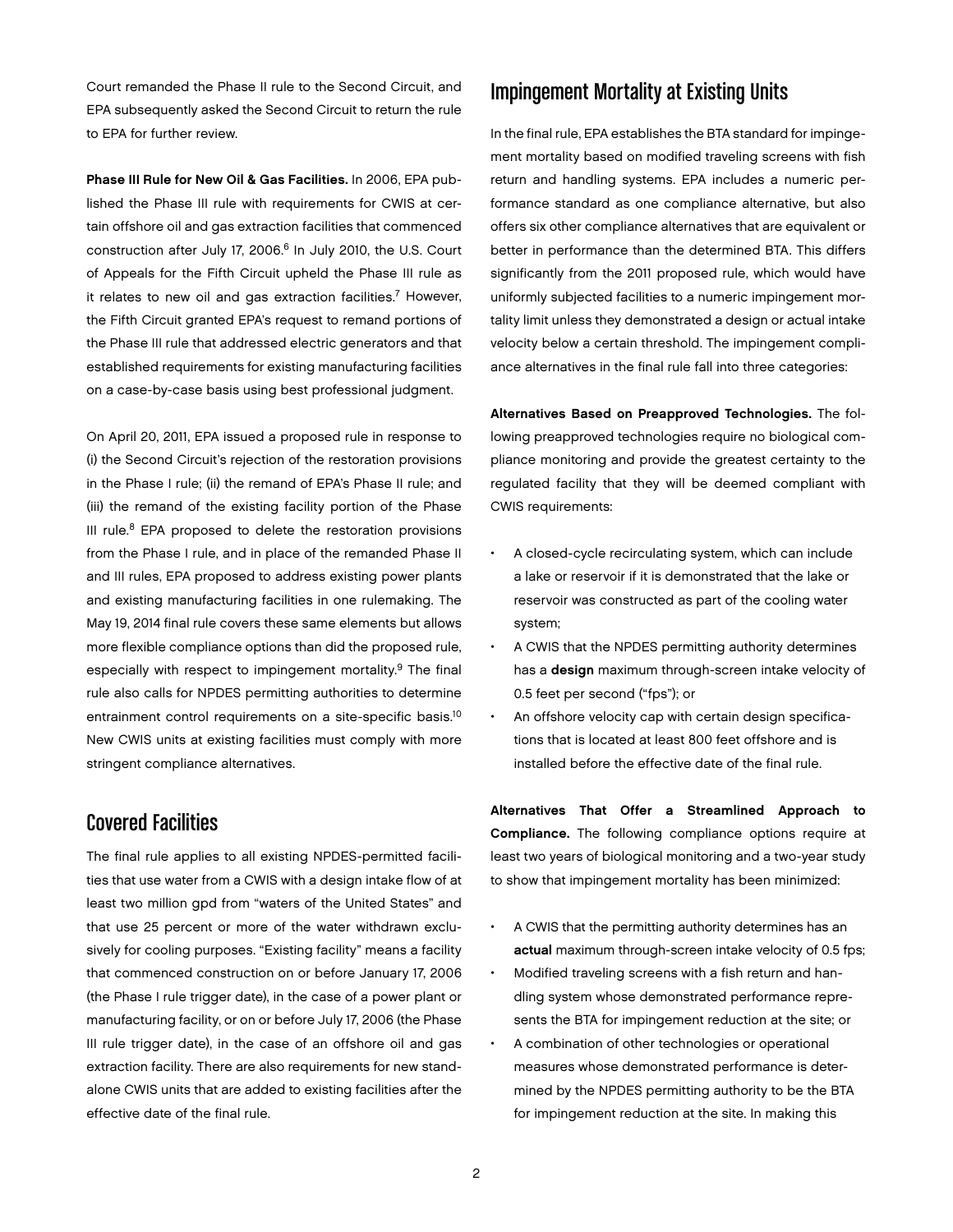determination, the permitting authority will be "informed by" a comparison of the impingement reduction expected at the site compared to the numeric impingement standard discussed below. With this category, EPA expects that facilities will receive some credit for technologies or operating measures other than modified traveling screens (for example, partial closed-loop cooling, variable speed pumps, seasonal outages, behavioral deterrent systems, and choice of intake location).

Numeric Impingement Mortality Performance Standard. A facility owner or operator may demonstrate compliance with the following numeric impingement mortality performance standard:

- Twelve months of impingement mortality performance of all life stages of fish and shellfish of no more than 24 percent mortality, including latent mortality, for all non-fragile species. To demonstrate compliance with this standard, a facility is required to monitor impingement using a sample that has been passed through a sieve or net with no more than 0.56 inches maximum opening, at a minimum frequency of monthly, unless a greater frequency is specified by the permitting authority. The numeric standard is based on the use of modified traveling screens, but facilities may implement any technology, so long as they consistently meet the numeric impingement mortality limit. EPA expects that very few facilities will choose to comply with the numeric standard.
- The final rule includes some additional flexibility for low-capacity utilization units and facilities with de minimis impingement. NPDES permitting authorities may set site-specific controls that are less stringent than the ones outlined above for existing electric generating units with annual average capacity utilization rates of less than 8 percent averaged over a 24-month block. In addition, the permitting authority may determine that no additional impingement mortality controls are warranted if a de minimis rate of impingement exists. The final rule does not define the concept of de minimis impingement, but EPA gives an example of a facility that withdraws less than 50 million gpd and less than 5 percent of mean annual flow of the river on which it is located, and that is not co-located with other facilities

that have CWIS. In contrast, EPA expects that facilities that only use trash racks as a control cannot have a de minimis rate of impingement.

#### Entrainment at Existing Units

Because EPA found that there is no single technology that amounts to BTA for entrainment at existing facilities, the final rule requires permitting authorities to determine BTA entrainment requirements on a site-specific basis. BTA for entrainment control must be determined based on a consideration of the numbers and types of organisms entrained, increased air emissions associated with entrainment technologies, land availability, remaining useful plant life, and social benefits and costs, including monetary costs. Certain facilities—those with actual intake flows greater than 125 million gpd—must develop and submit an Entrainment Characterization Study and other specified data for the permitting authority's use when establishing site-specific entrainment requirements. In the preamble for the final rule, EPA says site-specific determinations may require variable speed pumps, water reuse, fine mesh screens, closed-cycle recirculating systems, a combination of technologies, or no technologies beyond impingement controls.

#### New Units at Existing Facilities

The final rule requires the owner or operator of a new CWIS unit at an existing facility to achieve one of two compliance alternatives to satisfy the national BTA standards for both impingement mortality and entrainment. First, the facility owner or operator may choose to reduce its actual intake flow at the new unit to a level commensurate with a closedcycle recirculating system. Alternatively, the facility owner or operator may choose to demonstrate technological or other control measures that reduce impingement mortality and entrainment to a level that is essentially commensurate with closed-cycle cooling. These new unit requirements apply only to the volume of cooling water used by the new unit, or to the CWIS used by the new unit. The NPDES permitting authority may establish alternative entrainment requirements for new units when compliance with the new unit entrainment standards would result in costs that are out of proportion to the costs considered by EPA.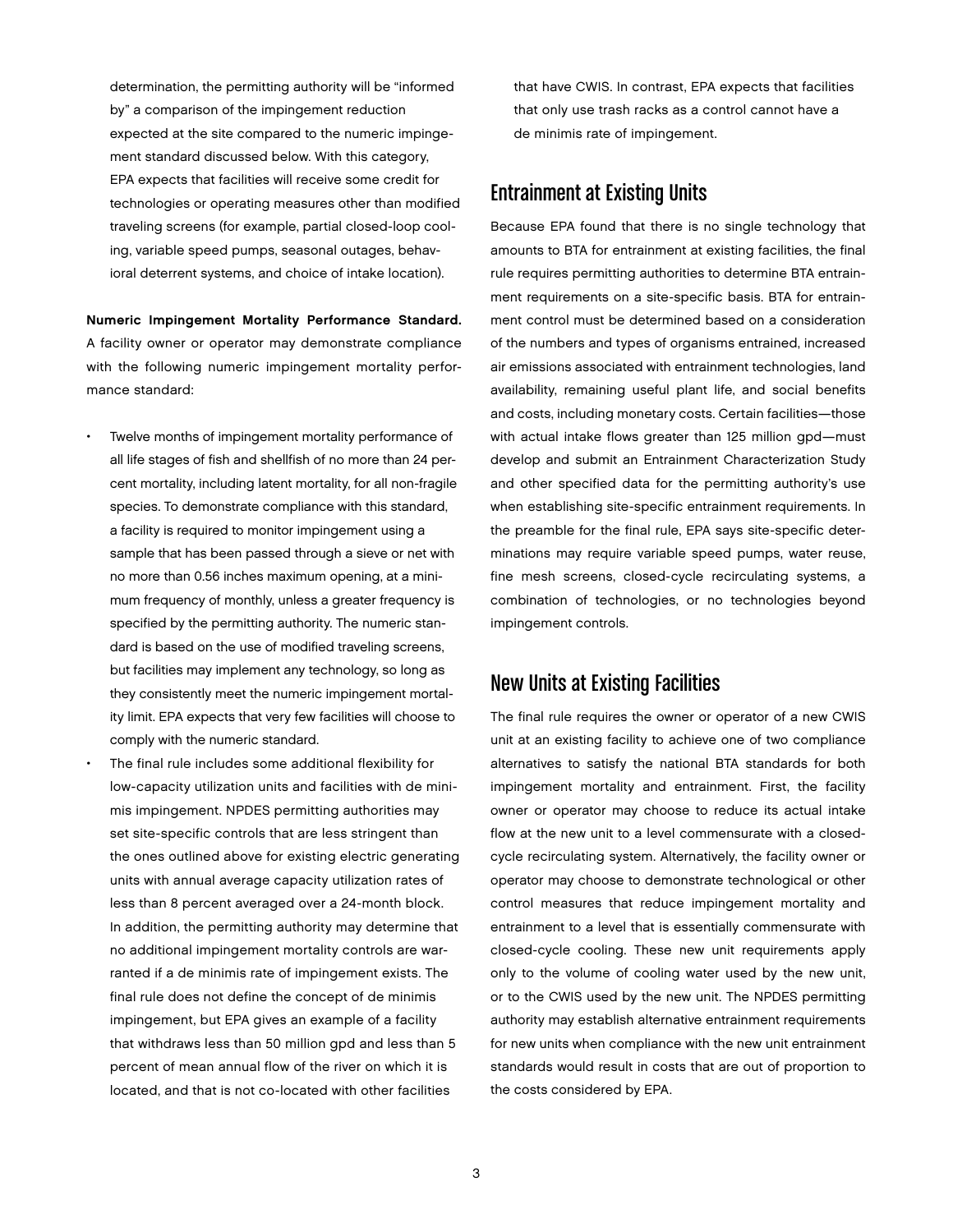## Endangered Species Act Review

The final rule imposes new requirements related to the Endangered Species Act ("ESA") on covered facilities applying for a CWIS permit. Currently, the ESA only requires federal agencies to consult with the National Marine Fisheries Service and/or U.S. Fish and Wildlife Service (collectively, the "Services") to determine whether a federal action is likely to adversely affect an endangered species or critical habitat. In contrast, state-administered permit programs—such as state NPDES permitting programs—are not bound by such ESA requirements. The final rule, however, requires *all* NPDES permitting programs to receive and implement feedback from the Services. In permit applications, facility owners and operators will need to identify all threatened and endangered species and designated habitats that are present in the vicinity of their CWIS. Permit applications and draft permits will be reviewed by the Services, and NPDES permitting authorities will need to consider any feedback from the Services as a relevant factor in deciding what conditions to establish in permits.

#### Nuclear Facilities

The final rule has a contingency for situations where compliance with the new standards conflict with safety requirements established by the U.S. Nuclear Regulatory Commission ("NRC"), the Department of Energy, or the Naval Nuclear Propulsion Program. Specifically, if the owner or operator of a covered nuclear facility demonstrates that compliance with the proposed CWA § 316(b) standards conflicts with safety requirements of any of these entities, the final rule requires that the NPDES permitting authority establish BTA requirements that would not result in such a conflict.

### What to Expect Next

The final rule will become effective 60 days after its publication in the *Federal Register*. Once the rule is effective, the new standards will be implemented through NPDES permits issued by EPA or authorized state permitting authorities. New units at existing facilities must comply by the time they begin operation. For new units, the permit application information required under the final rule must be submitted to the permitting authority no later than 180 days before beginning operation.

Existing facilities must comply with the final rule as soon as practicable. As NPDES permits for existing facilities are renewed, EPA and states will include a compliance schedule for the new standards in the renewal permits. However, the final rule allows for extensions of the required application materials for facilities whose permit cycles end within the next 45 months. To avoid incompatible or inefficient technology requirements, EPA has synchronized the compliance deadlines for impingement mortality and entrainment standards. Regardless of the compliance alternative selected for impingement mortality, the final rule requires owners or operators of existing facilities to meet the impingement mortality requirements as soon as practicable after issuance of a final permit establishing entrainment requirements.

#### Planning For Compliance

The final rule is a significant departure from the proposed rule in that some much-needed flexibility was introduced to develop impingement mortality objectives that take into account site-specific conditions rather than a single impingement mortality limit, unless a specified low-flow standard was met. For example, lakes and reservoirs can be considered a closed-cycle system if they were constructed as part of that system, even if the lakes and reservoirs support recreational uses and qualify as "waters of the United States" under the CWA.

The final rule also provides some relief to the ongoing biological monitoring requirements once a technology is installed. For example, the proposed rule would have required monthly impingement mortality monitoring for the life of a facility in many cases. The final rule reduces the monitoring requirements based on the technology employed. For example, facilities using a suite of technologies as approved by the permitting authority may be limited to only two years of optimization monitoring.

Ultimately, the costs of complying with the final rule for a specific facility depend on the technologies already in use and the extent to which regulators have focused on impingement and entrainment from CWIS in the past using the previously existing "best professional judgment" standard. If the facility has already implemented one of the designated technologies